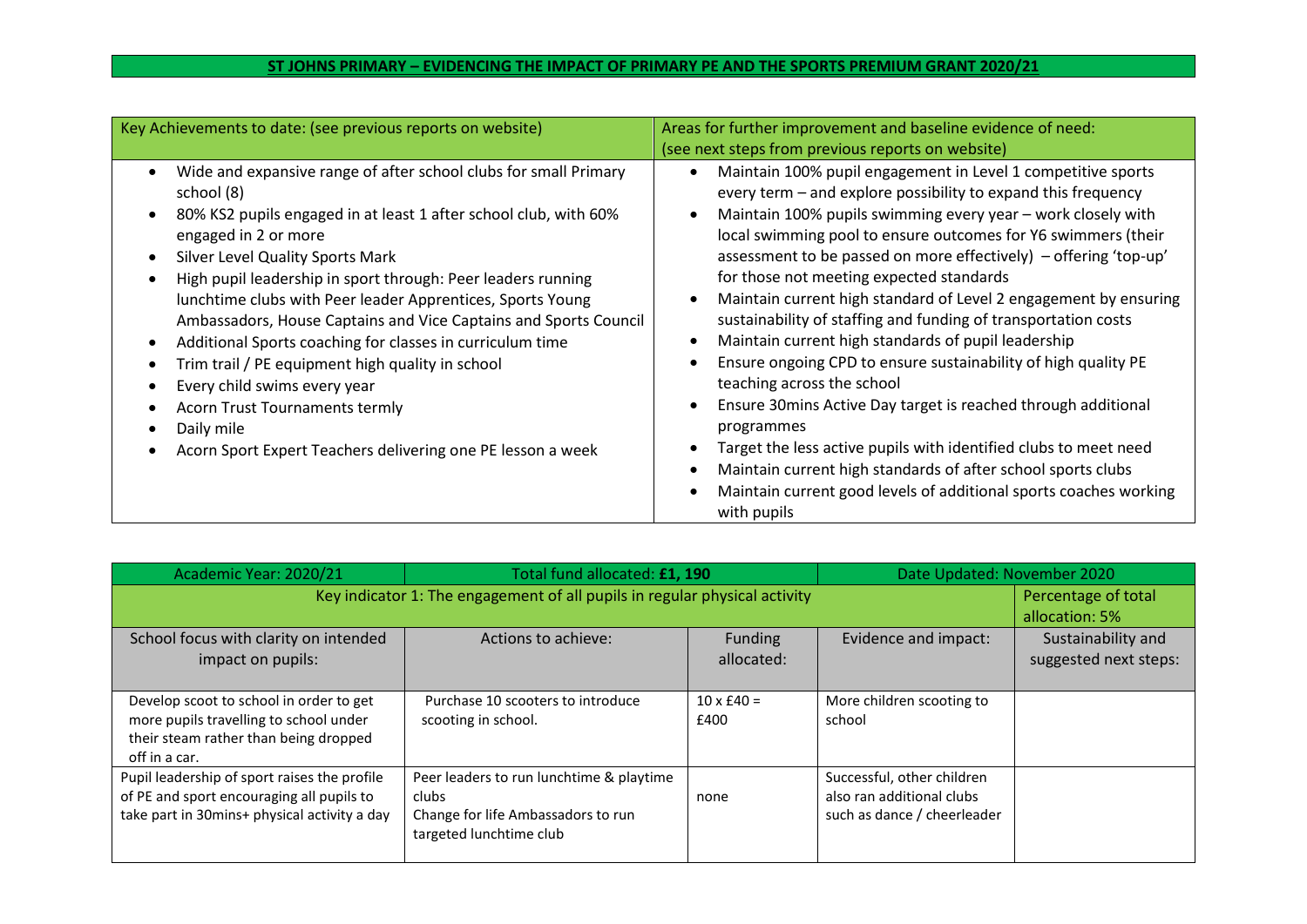| Introduce the daily mile to get all pupils<br>undertaking at least 15 minutes of<br>additional activity per day.                                                                                                                                                                                          | Ensure adults actively encourage this                                                                                                                                                                                                                                                                      | Marking Track on<br>field £500                                                                 | ALL pupils involved in 15<br>minutes of additional<br>activity every day.               |                                                    |
|-----------------------------------------------------------------------------------------------------------------------------------------------------------------------------------------------------------------------------------------------------------------------------------------------------------|------------------------------------------------------------------------------------------------------------------------------------------------------------------------------------------------------------------------------------------------------------------------------------------------------------|------------------------------------------------------------------------------------------------|-----------------------------------------------------------------------------------------|----------------------------------------------------|
| Key indicator 2: The profile of PE and sport being raised across the school as a tool for whole school improvement                                                                                                                                                                                        |                                                                                                                                                                                                                                                                                                            |                                                                                                |                                                                                         | Percentage of total<br>allocation: 59%<br>(E9,995) |
| School focus with clarity on intended<br>impact on pupils:                                                                                                                                                                                                                                                | Actions to achieve:                                                                                                                                                                                                                                                                                        | Funding<br>allocated:                                                                          | Evidence and impact:                                                                    | Sustainability and<br>suggested next steps:        |
| <b>Sports Coaching: ACORN</b><br>1. Two afternoons a week PE coaching to<br>work with each class on different aspects of<br>the PE curriculum across the whole school:<br><b>KS1:</b><br>Football/Gymnastics/Dance/Athletics/Multi<br>skills<br>KS2: Football/Netball/Tag<br>Rugby/Athletics/Multi skills | Numerous skills were developed<br>throughout the sessions and multi-skills<br>were incorporated to support the<br>development of the children. In addition<br>to this, the coaches have worked closely<br>with teaching staff to deliver these<br>sessions and further assist them with<br>their teaching. | £7720                                                                                          | Children have enjoyed their<br>lessons and their sports<br>skills have progressed well. |                                                    |
| 30mins activity a day is celebrated in<br>collective worship and across each class                                                                                                                                                                                                                        | -Actions from 30mins a day (daily mile<br>certificates)                                                                                                                                                                                                                                                    | No cost                                                                                        | Certificates for those<br>completing the mile a day<br>for a week.                      |                                                    |
| PSHE lessons to continue to embed<br>'mindfulness' as part of overall pupil<br>wellbeing - when pupils have increased<br>wellbeing they will do better in their<br>learning                                                                                                                               | -Mindfulness chime to be used across<br>assemblies / other points in the day                                                                                                                                                                                                                               | No cost                                                                                        | Assemblies and regularly in<br>class as well as weekly PSHE                             |                                                    |
| School puts mental health wellbeing as an<br>important factor in school development -<br>pupils who have improved mental health<br>do better in their learning                                                                                                                                            | -PSHE, Emotions charts, health week<br>-Continued provision of ELSA trained staff                                                                                                                                                                                                                          | Acorn training for<br>ELSA staff to<br>maintain their<br>ELSA qualification<br>£2000 (TA time) | <b>ELSA hours reduced</b><br>1:1 equine therapy<br>1:1 forest schools therapy           |                                                    |
| Pupil leadership of sport raises the profile<br>of PE and sport                                                                                                                                                                                                                                           | -Peer leaders to run lunchtime and<br>playtime clubs<br>-Change for life Ambassadors to run<br>targeted lunchtime club<br>-Peer leaders annual hoodies                                                                                                                                                     | £100                                                                                           | Profile of sport remains high                                                           |                                                    |
| Key indicator 3: Increased confidence, knowledge and skills of all staff in teaching PE and sport                                                                                                                                                                                                         | Percentage of total<br>allocation: 0%                                                                                                                                                                                                                                                                      |                                                                                                |                                                                                         |                                                    |
| School focus with clarity on intended<br>impact on pupils:                                                                                                                                                                                                                                                | Actions to achieve:                                                                                                                                                                                                                                                                                        | Funding<br>allocated:                                                                          | Evidence and impact:                                                                    | Sustainability and<br>suggested next steps:        |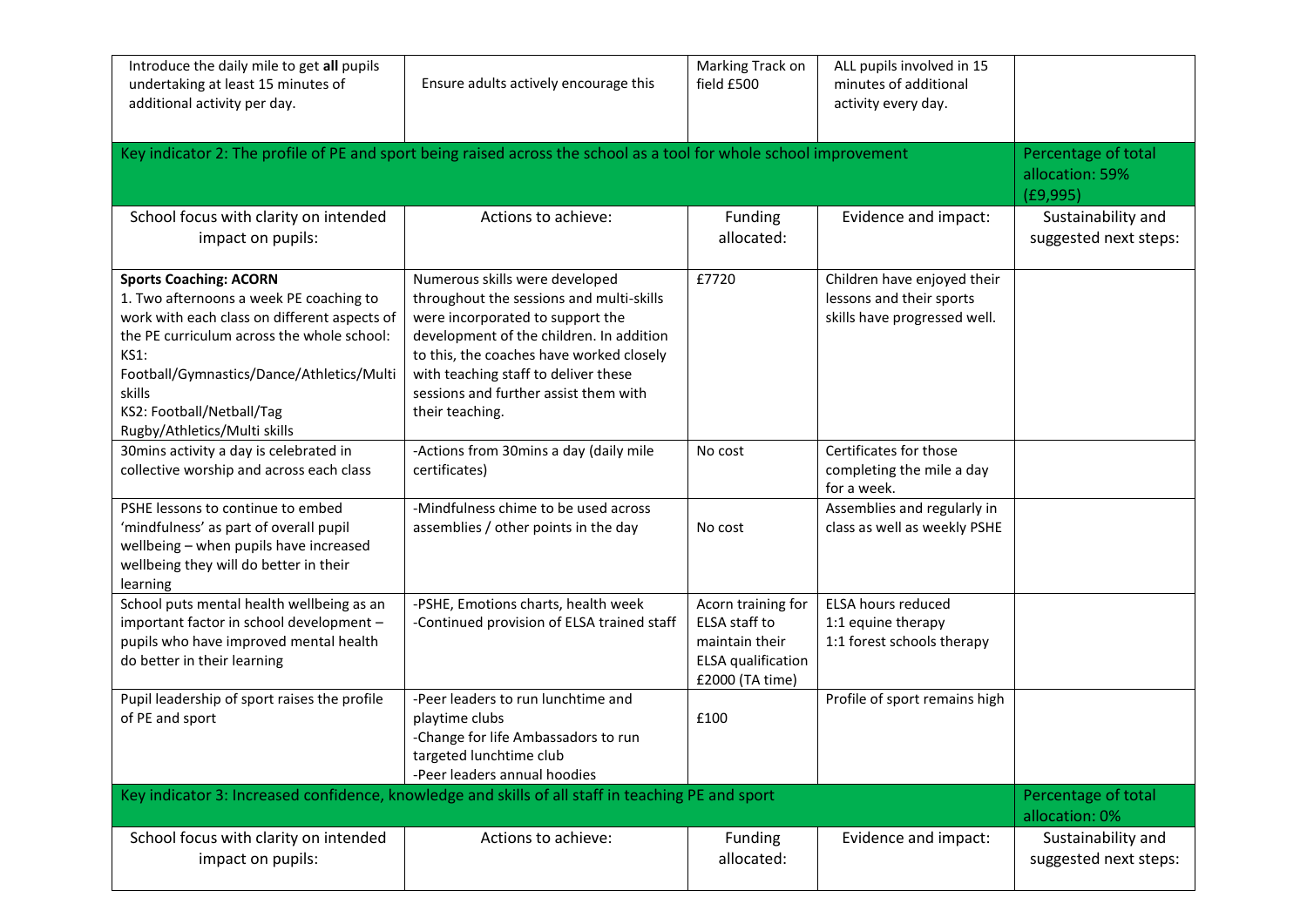| Acorn Primary PE & Activities Teacher -<br>excellence in teaching to raise profile of PE      | -Deliver PE lessons<br>-Organise Acorn Termly Tournaments     | Costs shown in<br>key indicator 2 | Subject leader gains<br>knowledge of upcoming             |                                        |
|-----------------------------------------------------------------------------------------------|---------------------------------------------------------------|-----------------------------------|-----------------------------------------------------------|----------------------------------------|
|                                                                                               | -Run 2x weekly after school clubs                             |                                   | festivals and events, in                                  |                                        |
|                                                                                               |                                                               |                                   | addition to the available<br>coaches, resources and CPD   |                                        |
|                                                                                               |                                                               |                                   | in the area. Leader also                                  |                                        |
|                                                                                               |                                                               |                                   | discusses PE within schools<br>with other specialists and |                                        |
|                                                                                               |                                                               |                                   | supporting staff. They are                                |                                        |
|                                                                                               |                                                               |                                   | then able to feedback to                                  |                                        |
| Complete PE purchased                                                                         | -Curriculum Map                                               |                                   | school's staff<br>Teachers able to gain                   |                                        |
|                                                                                               |                                                               |                                   | confidence and have the                                   |                                        |
|                                                                                               | -PE Risk Assessment                                           |                                   | appropriate planning to                                   |                                        |
|                                                                                               | -afPE Guidance (updated 08/07/20)                             |                                   | support teaching.                                         |                                        |
|                                                                                               | -Physical Activity Challenges x22                             |                                   |                                                           |                                        |
|                                                                                               | -Home Learning Activities x40 (a                              |                                   |                                                           |                                        |
|                                                                                               | number of which can be adapted for                            |                                   |                                                           |                                        |
|                                                                                               | school use)                                                   |                                   |                                                           |                                        |
|                                                                                               |                                                               |                                   |                                                           |                                        |
| Key indicator 4: Broader experience of a range of sports and activities offered to all pupils |                                                               |                                   |                                                           | Percentage of total<br>allocation: 26% |
|                                                                                               |                                                               |                                   |                                                           | (E4, 391)                              |
| School focus with clarity on intended                                                         | Actions to achieve:                                           | Funding                           | Evidence and impact:                                      | Sustainability and                     |
| impact on pupils:                                                                             |                                                               | allocated:                        |                                                           | suggested next steps:                  |
| Golf Coaching for after school club for 6                                                     | -£200 per term                                                | £1200                             | Children taking part in club                              |                                        |
| terms                                                                                         |                                                               |                                   | and attending tournaments<br>outside of school            |                                        |
| ACORN / West Wiltshire Schools Sports                                                         | -To provide an on-going calendar of                           | £1000                             | Pupil's participation in                                  |                                        |
| Partnership                                                                                   | festival / tournaments across KS1 and KS2                     |                                   | external sporting activities                              |                                        |
|                                                                                               | for the next year.<br>-Provide opportunities for Teachers CPD |                                   | has remained high. Pupils<br>continue to participate in   |                                        |
|                                                                                               | -Training for Students as Leaders of Sport                    |                                   | sporting competitions and                                 |                                        |
|                                                                                               |                                                               |                                   | festivals in school and                                   |                                        |
|                                                                                               |                                                               |                                   | beyond.                                                   |                                        |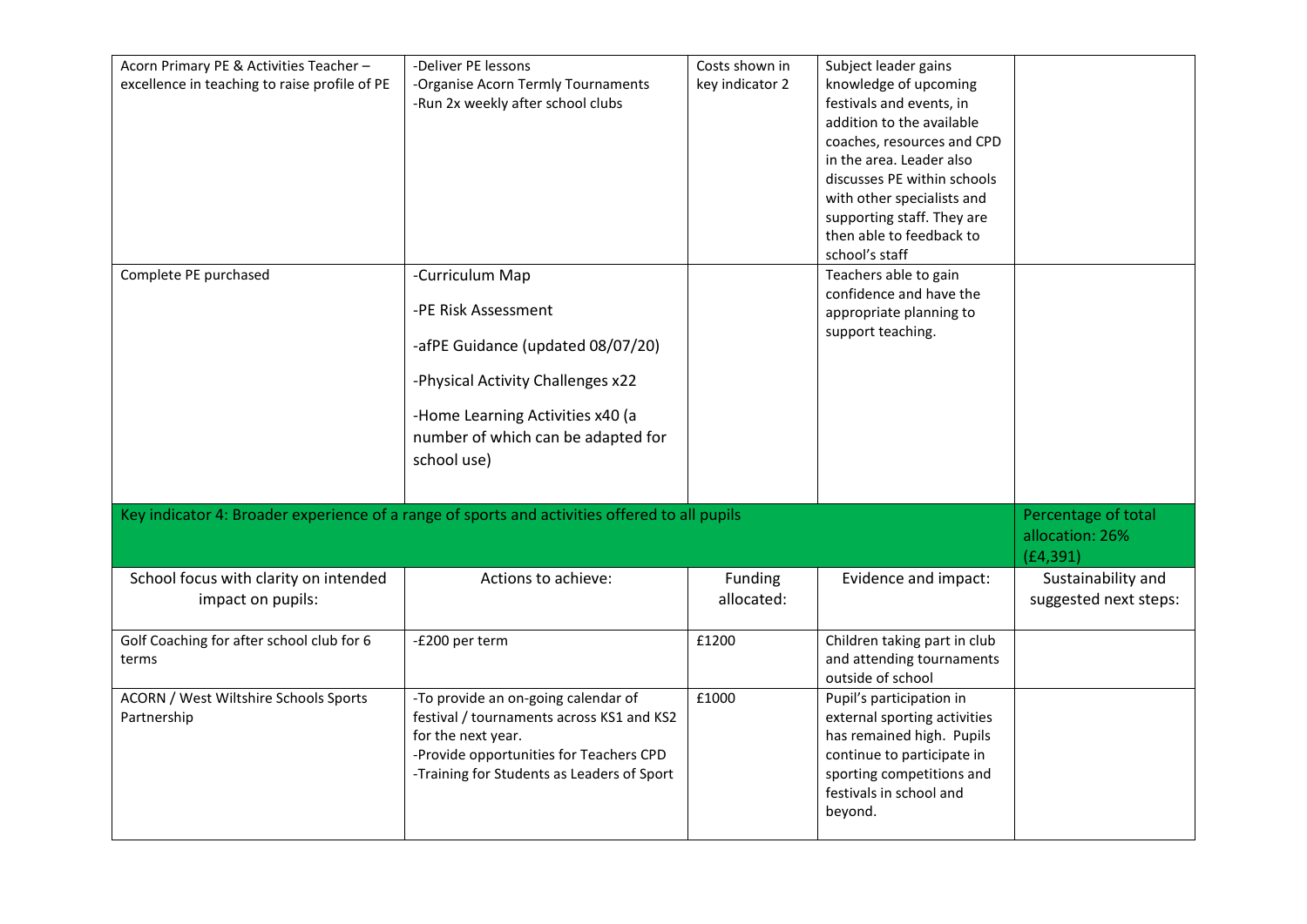| Purchase of consumable sports equipment<br>to ensure range of items available for all PE<br>lessons for all children                                                                          | -As required for PE Equipment store                                                                                                                                                                           | £600                             | Enriching items purchased                                                                                    |                                                     |
|-----------------------------------------------------------------------------------------------------------------------------------------------------------------------------------------------|---------------------------------------------------------------------------------------------------------------------------------------------------------------------------------------------------------------|----------------------------------|--------------------------------------------------------------------------------------------------------------|-----------------------------------------------------|
| Bikeability and scooterability courses<br>provided so a wider number of pupils have<br>greater confidence and road safety<br>knowledge to enable them to be active on<br>their school journey | -Bikeability course<br>-Scooterability courses                                                                                                                                                                | Parent<br>contribution           | Children taking part in<br>Bikeability/scootability                                                          |                                                     |
| Swimming lessons subsidised                                                                                                                                                                   | -Swimming lessons are subsidised so<br>every pupil every year has access to<br>swimming<br>-Additional swimming booster provided<br>for Y6 children who will not reach<br>expected standards at the end of Y6 | £500                             | Every child swims<br>KS2 swim for 4 terms<br>KS1 & EYFS for 2 terms                                          |                                                     |
| Pupil Leadership so all pupils have<br>increased access to a wider range of sports<br>and activities                                                                                          | -Peer leaders to run lunchtime and<br>playtime clubs<br>-Change for life Ambassadors to run<br>targeted lunchtime club                                                                                        | Cost shown in<br>key indicator 2 | See above                                                                                                    |                                                     |
| Outdoor wall equipment identified for<br>purchase to enhance play / lunchtime /                                                                                                               | -wall targets<br>-hoops                                                                                                                                                                                       | £1,091                           |                                                                                                              |                                                     |
| peer leader / after school / PE lessons<br>engagement with PE and physical activity                                                                                                           |                                                                                                                                                                                                               |                                  |                                                                                                              |                                                     |
| Key indicator 5: Increased participation in competitive sport                                                                                                                                 |                                                                                                                                                                                                               |                                  |                                                                                                              | Percentage of total<br>allocation: 9.4%<br>(E1,614) |
| School focus with clarity on intended                                                                                                                                                         | Actions to achieve:                                                                                                                                                                                           | Funding<br>allocated:            | Evidence and impact:                                                                                         | Sustainability and                                  |
| impact on pupils:<br>Continue with high levels of participation in<br>Level 2 YST sporting competitions<br>organised by WWSGO - ensuring an<br>increased number of pupils attend a            | -2x per term sporting competitions<br>attended and some terms there will be 3x<br>sporting competitions attended (total<br>between 12 and 20) - YST membership                                                | £100                             | Less events accessed this<br>year due to increased<br>teaching commitment of<br>leader and lack of access to | suggested next steps:                               |
| competitive sporting event                                                                                                                                                                    | -Use of Warminster Cluster organised<br>'Fun-Bus' to transport pupils to such<br>events<br>-Use of Sports TA to escort pupils to these<br>events                                                              | £100<br>£432                     | budget - so could not<br>appoint regular Sports TA                                                           |                                                     |